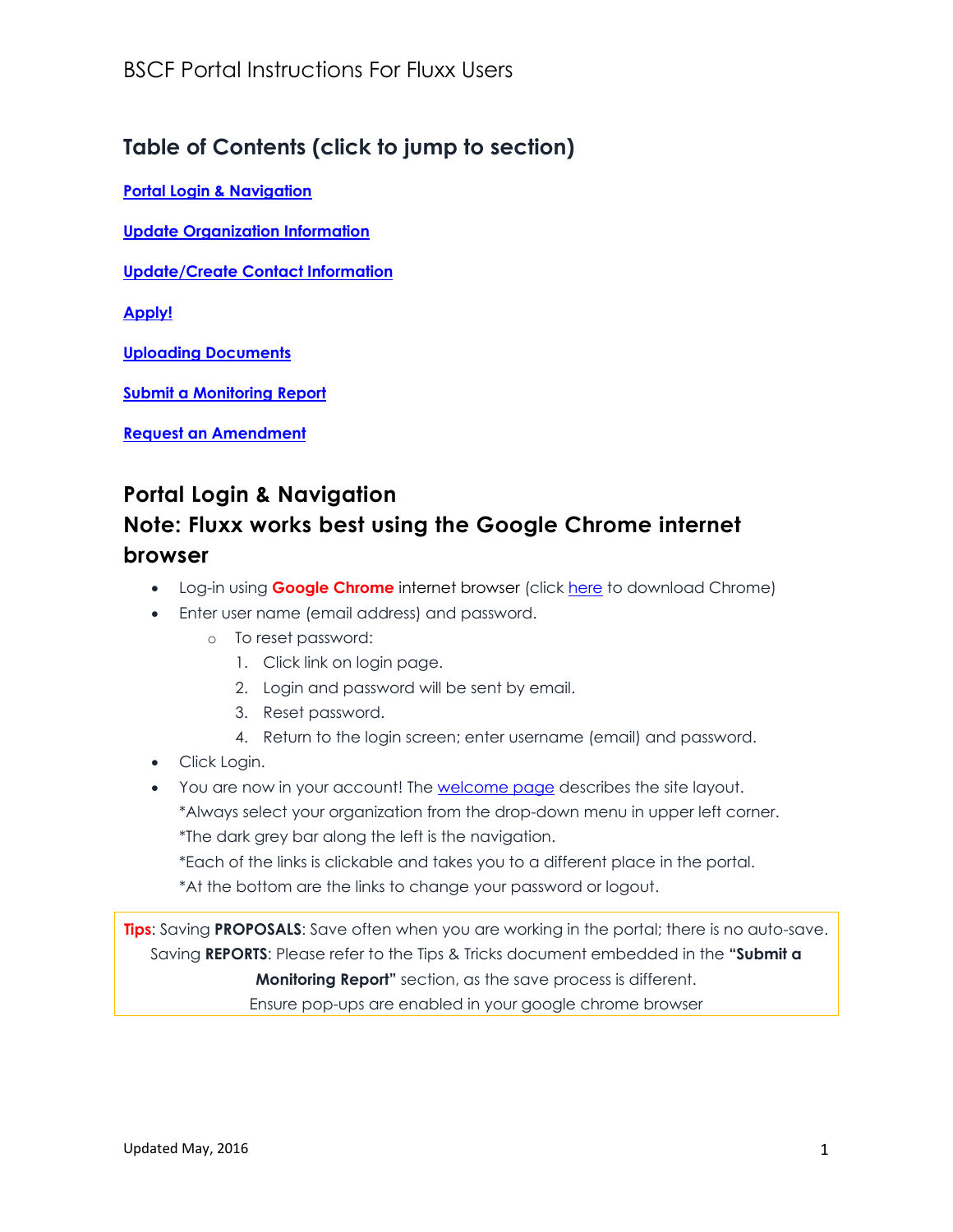# <span id="page-1-0"></span>**Update Organization Information**

- To review your organization's information, click on "Organization Info" under Organizations.
- Click the organization name to see the details.
- Click "Edit" in the upper right corner.
	- o Grantee Moderators can add/ update banking information here.
- Make any changes and click "Save" in the upper right corner.

## <span id="page-1-1"></span>**Update/Create Contact Information**

- Select an organization name in the upper left drop down on the navigation bar. You must choose your organization name before moving to next steps!
- Click on "People" under Users.
- To **update contact** record(s) click into a contact to see the details
- Click "Edit" in the upper right corner
- To **add a new contact** click "create new" in the bottom right corner on the contact screen
- Only "moderators" for your organization are able to add new contacts
	- o If you would like to request login credentials for a contact, enter "Yes" in the "Request Grantee Login" field
- Only the "Primary Contact" assigned to each grant record will receive request/grant related communications; if grant request is approved, the grant agreement will be addressed to the "Signatory".

# <span id="page-1-2"></span>**Apply!**

- To submit a new request, click "Apply" on the bottom of the navigation menu.
- There are a few ways to apply:
	- o For unsolicited requests, Letters of Inquiry, click "Create LOI."
	- o If you are responding to an RFP, click "Respond to RFP."
	- o For staff-invited proposals, click "Create Proposal."
	- o For organizations invited to apply for core support, click "Apply for Core Support" (when active).
- Complete the details and attach documents (see "Uploading Documents" below).
	- o The "Organization" field will pull the official organization name. If the legal name is different, please update it in the organization information and attach DBA documentation if needed.
	- o The "Primary Contact" will receive all request/ grant related communications; if approved, the grant agreement will be addressed to the "Signatory."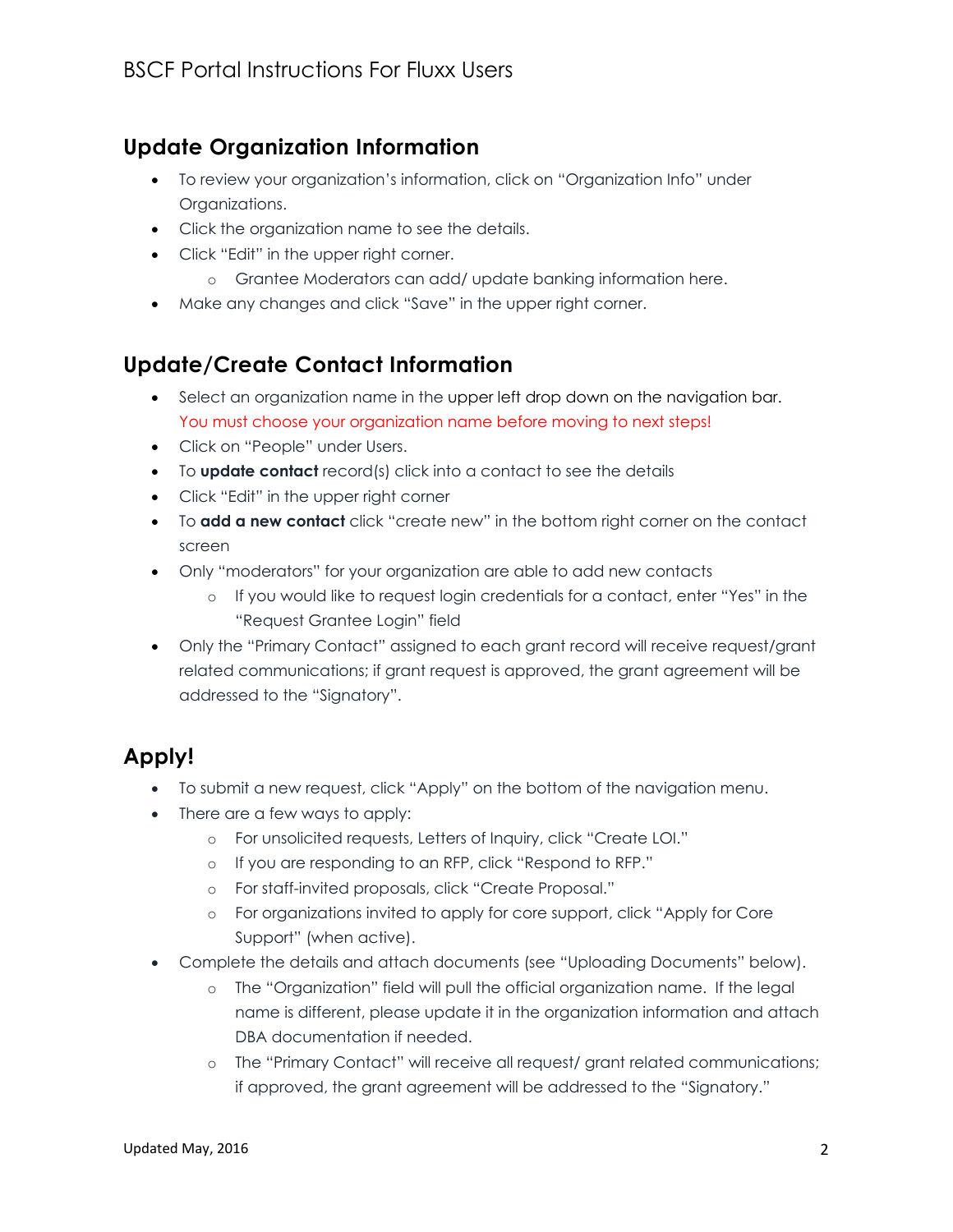- o If responding to an RFP, take special note of the "RFP Responses" field. Above the field will be a PDF document with additional questions to respond to in this field.
- o Download the relevant document and input responses to these questions in the "RFP Responses" field of your application and preface your entries with the number or text in bold to separate them within the field
- o Click "Save" in the upper right corner; you can return to work on the request at a later time; the request will appear under Requests, and "Draft Requests."
- o When the request is complete, click "Submit" in the upper right corner; the request will appear under "Submitted Requests."

**Tip:** Narrative fields have rich text formatting options and can be expanded for editing by placing your cursor on the lower right corner of the box and dragging down.

## <span id="page-2-0"></span>**Uploading Documents**

- Find the document section(s).
	- o Note: For requests organization related documents (i.e. organization budget, 990, financial statements should be uploaded under organization documents; project –specific documents (i.e. project budget, project budget narrative, project timeline) should be uploaded under project documents.
- Click on the green plus sign and the document upload window appear.
- Click "Add Files" to browse for the file on your computer.
	- o You can upload multiple at one time either by selecting them or dragging and dropping them into the upload pane.
	- o **Assign each document a type using the dropdown menu next to the filename.**
- Click "Start Upload."
- Once you see the green check signs, the documents are uploaded.
- Close the upload window.
- To confirm upload, **complete document checklist** (note not required). **Note: You must complete document checklist in order to submit request**

**Unable to Submit?** If you received a compliance warning when trying to submit, it is likely that the check boxes in the organization and/or project documents sections have not been selected. Please scroll down to these sections to verify you've uploaded these documents and then select the boxes (entry is not needed in the note popup). Once complete, click save on the record and then click the "submit" button again.